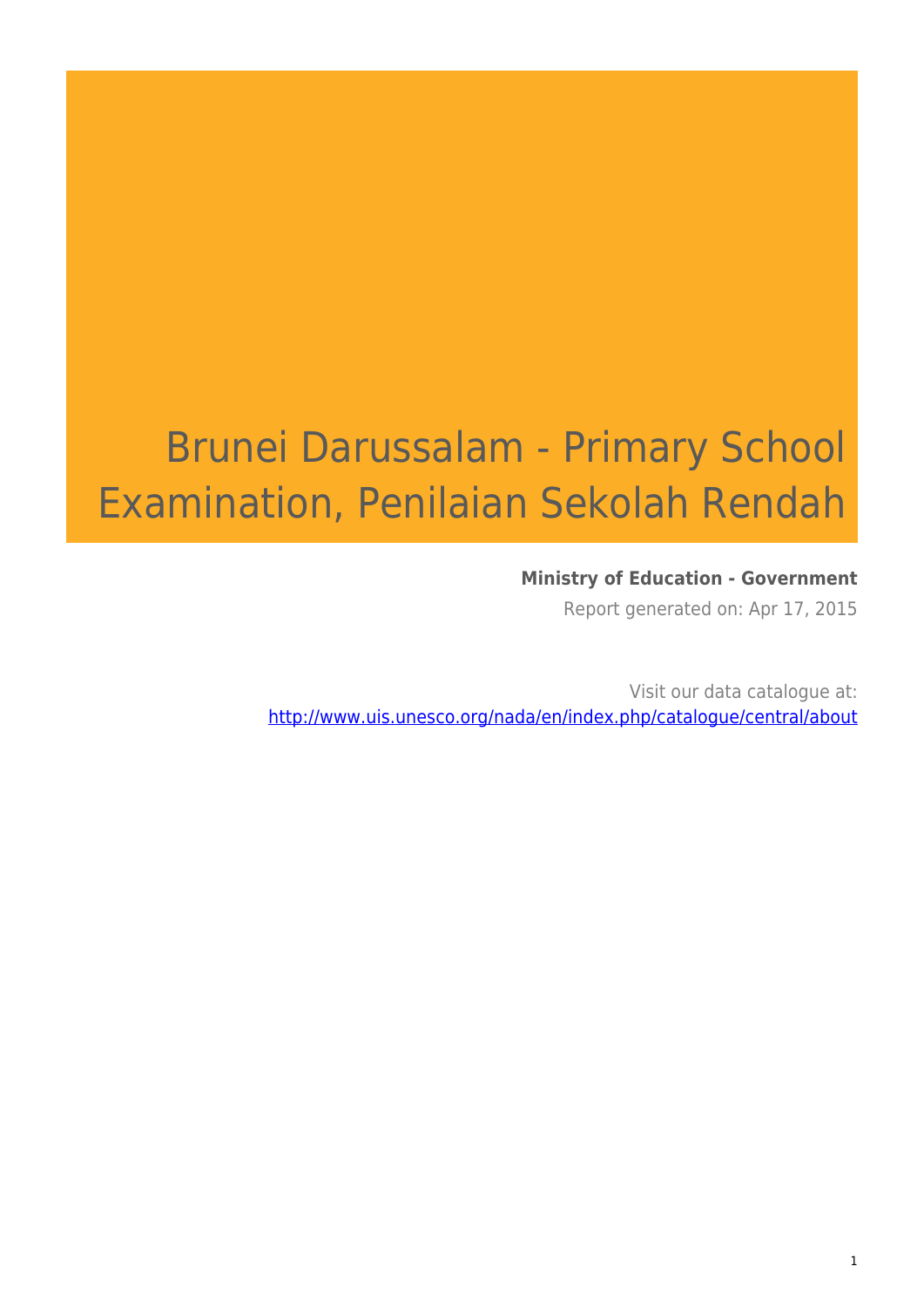# **Overview**

# **Identification**

### **Summary**

#### ABSTRACT

The Primary School Examination (PSR) is administered annually by the Ministry of Education to grade 6 (ISCED 1) students in public and private schools. Formerly called Primary Certificate of Education (PCE), the examination was renamed in 2002. The PSR targets students enrolled in non-religious schools. Students enrolled in Madrasahs or Islamic schools take the Certificate of Primary Religious Schools (SSSRU). See separate Catalogue entry for SSSRU.

The PSR is a high-stake and mandatory examination that certifies completion of primary education. It is a requirement for students wishing to pursue lower-secondary education (ISCED 2). However, the PSR is not mandatory for students with special needs.

Passing the PSR allows reintegration of out-of-school children and youth into the school system at the next appropriate grade. Out-of-school children and youth wishing to take this examination must attend a special education programme.

The PSR is a written examination, administered face-to-face and delivered through paper-pencil tests. All test-takers are presented with the same cognitive booklets or tests, which are aligned with the national curriculum.

The PSR serves the following purposes:

- student certification for completion of primary education
- student selection to higher education programmes or admission into specific courses or tracks
- school or educator accountability
- sub-national level monitoring of learning outcomes
- monitoring education quality levels
- planning education policy reforms

The PSR accommodates students with special needs, by providing the following arrangements:

- Autism: use of prompters

- Hearing impairment: preferential seats, simplified instructions, supervised rest breaks, use of computers

- Visual impairment: test materials in braille or with larger font, additional time, use of separate rooms, supervised rest breaks, readers, scribe or assistant support

- Physical disability: additional time, use of separate rooms, supervised rest breaks, scribe support

- Emotional disturbance: additional time, use of separate rooms, supervised rest breaks, use of prompters, reader and scribe support, use of computers

- Language impairment: additional time, supervised rest breaks, scribe support, use of computers
- Environmental effect: examination in a different venue

#### KIND OF DATA

Census (all students at the given grades or ages)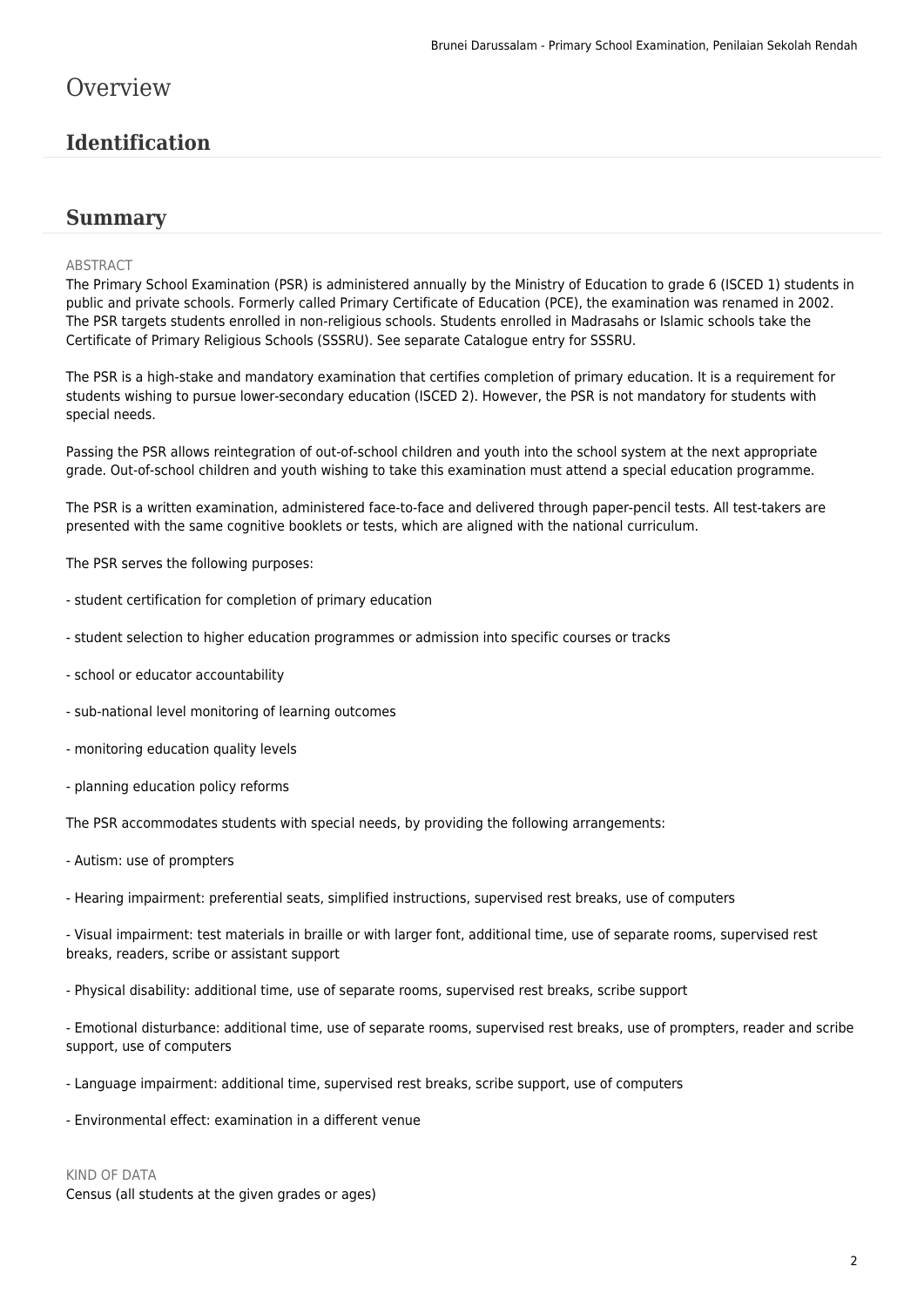#### UNITS OF ANALYSIS

Results are reported at the student, school, sub-national and national levels. Data are disaggregated by sex and type of schools (public and private).

Results are published in reports, which are available in print. Examination results are broadcasted on the radio and on television, and published in the media.

### **Scope**

#### NOTES

The PSR comprises four mandatory subjects administered in English, except for the Malay language test. The subjects and the duration of each test are listed below:

- English language, 150 minutes (two papers of 90 and 60 minutes)
- Mathematics, 120 minutes (two papers of 60 minutes each)
- Malay language, 105 minutes (two papers of 45 and 60 minutes)
- Science, 100 minutes (two papers of 40 and 60 minutes)

For Mathematics, a separate test administered by schools (the Mental Computation Test) contributes 10% of the score, while the Mathematics test contributes 90%.

Description of test items: Test items consist of multiple choice questions with three or more response options, open-ended questions requiring short constructed responses and essay writing.

Description of stimuli: Test stimuli consist of continuous, non-continuous and mixed texts.

Reporting metrics: There is no information is available on the reporting metrics, except that student performance is reported separately by subject.

### **Coverage**

#### GEOGRAPHIC COVERAGE National

UNIVERSE Students enrolled in grade 6 (ISCED 1) in public and private schools.

### **Producers and Sponsors**

#### PRIMARY INVESTIGATOR(S)

| <b>Name</b>           | <b>Affiliation</b> |
|-----------------------|--------------------|
| Ministry of Education | Government         |

OTHER PRODUCER(S)

| <b>Name</b>                            | <b>Affiliation</b> | Role                                                                                                                                              |
|----------------------------------------|--------------------|---------------------------------------------------------------------------------------------------------------------------------------------------|
| Ministry of Education                  | Government         | Test development and administration; data processing and<br>dissemination; programme development; financial support<br>through ministerial budget |
| National non-governmental organization | N/A                | Test administration                                                                                                                               |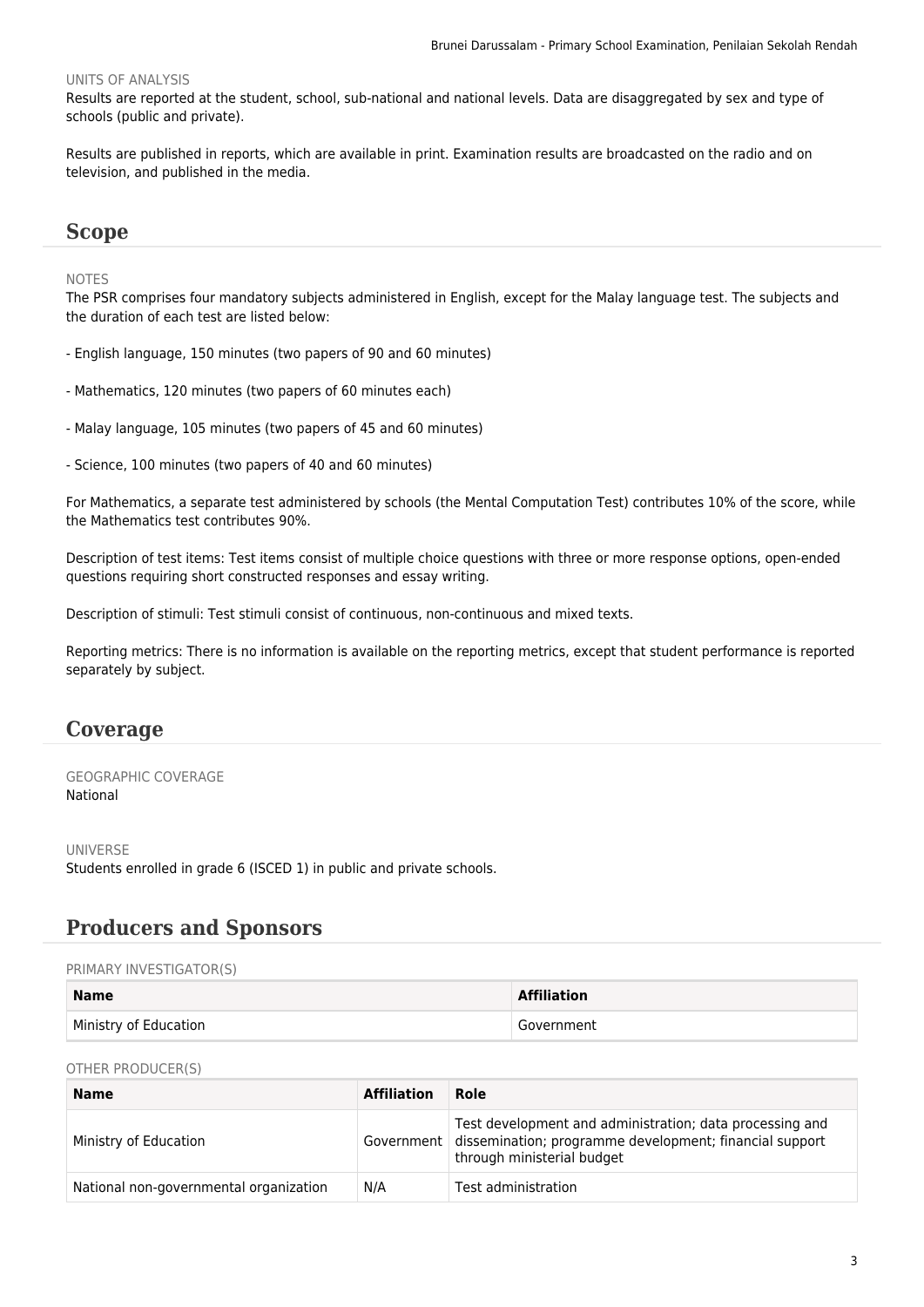| <b>Name</b>                                    | <b>Affiliation</b> | Role                                            |
|------------------------------------------------|--------------------|-------------------------------------------------|
| Private schools and non-national<br>candidates | N/A                | Financial contribution through examination fees |

# **Metadata Production**

METADATA PRODUCED BY

| <b>Name</b>                     | <b>Abbreviation Affiliation</b> |                | Role                                                                 |
|---------------------------------|---------------------------------|----------------|----------------------------------------------------------------------|
| Ministry of Education           | MOE                             | Government     | Data collection                                                      |
| UNESCO Institute for Statistics | UIS                             | United Nations | Questionnaire design, metadata collection, review<br>and publication |

DDI DOCUMENT ID BRN-PSR-2013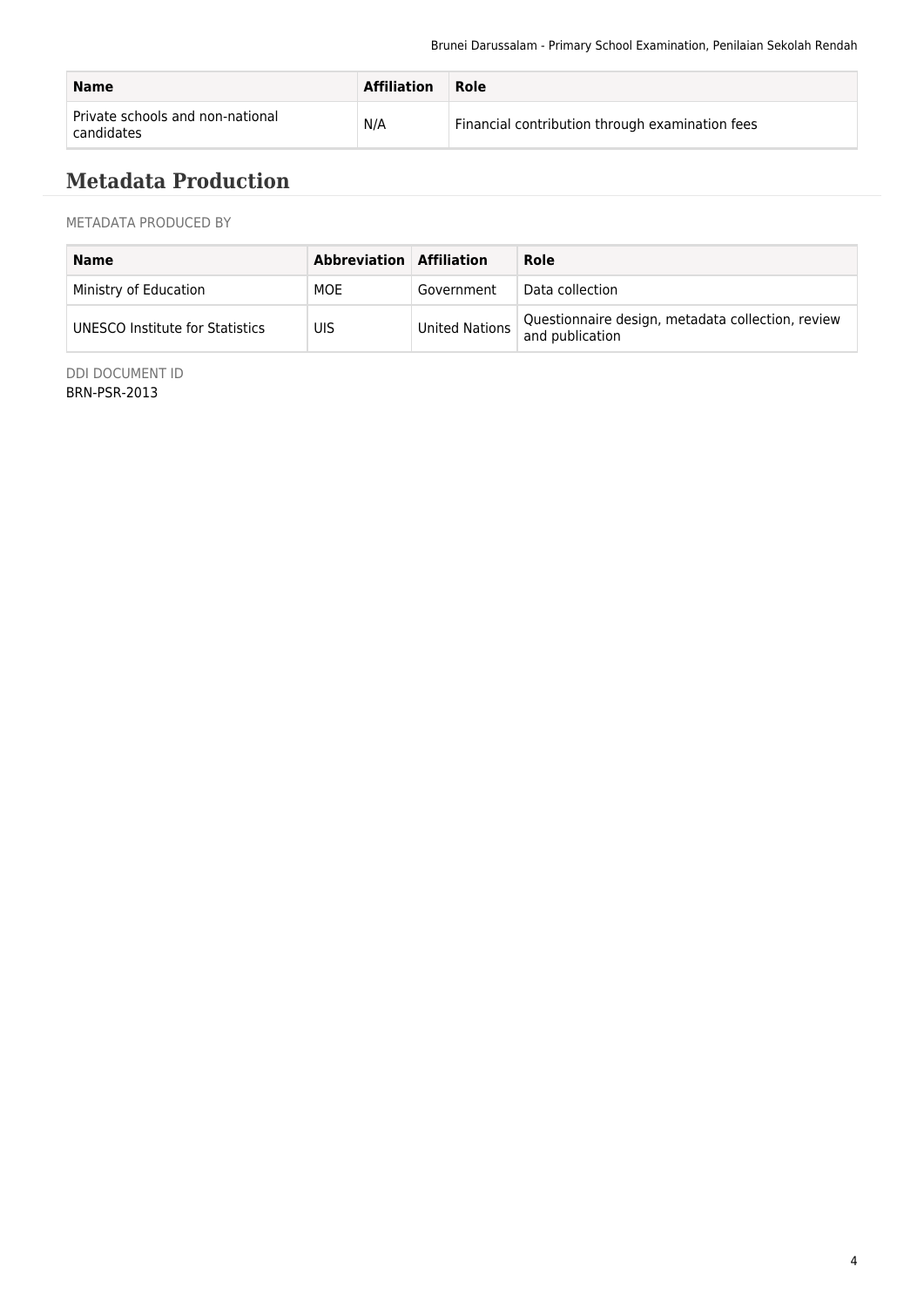# Data Collection

## **Data Collection Dates**

**Start End Cycle** 2013 2013 Every year

# **Data Collection Mode**

Face-to-face [f2f]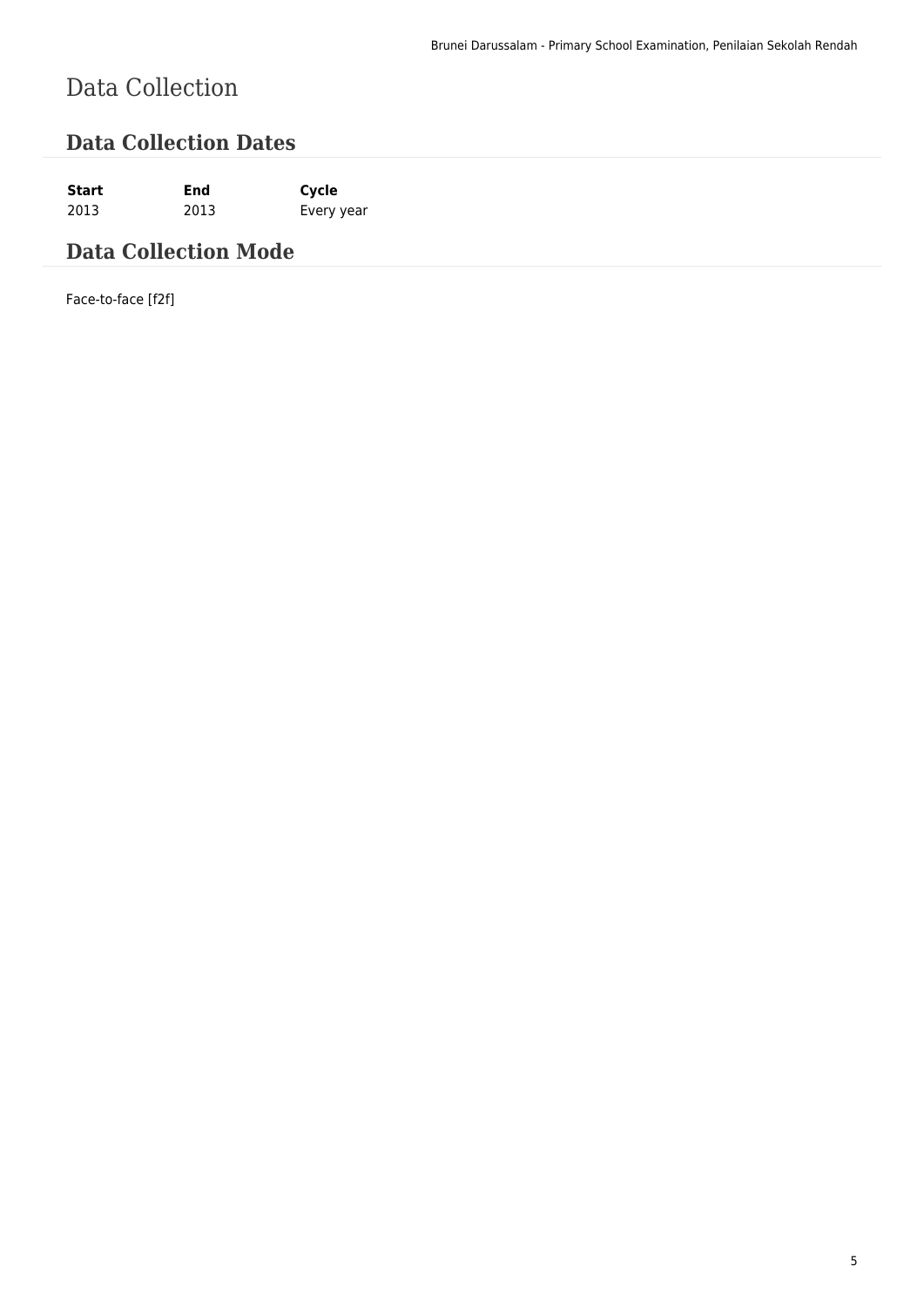# Data Processing

# **Data Editing**

Test booklets are scored and verified manually. The data editing process is performed at headquarters.

### **Other Processing**

Data entry is performed manually. The data capture operations are performed at headquarters.